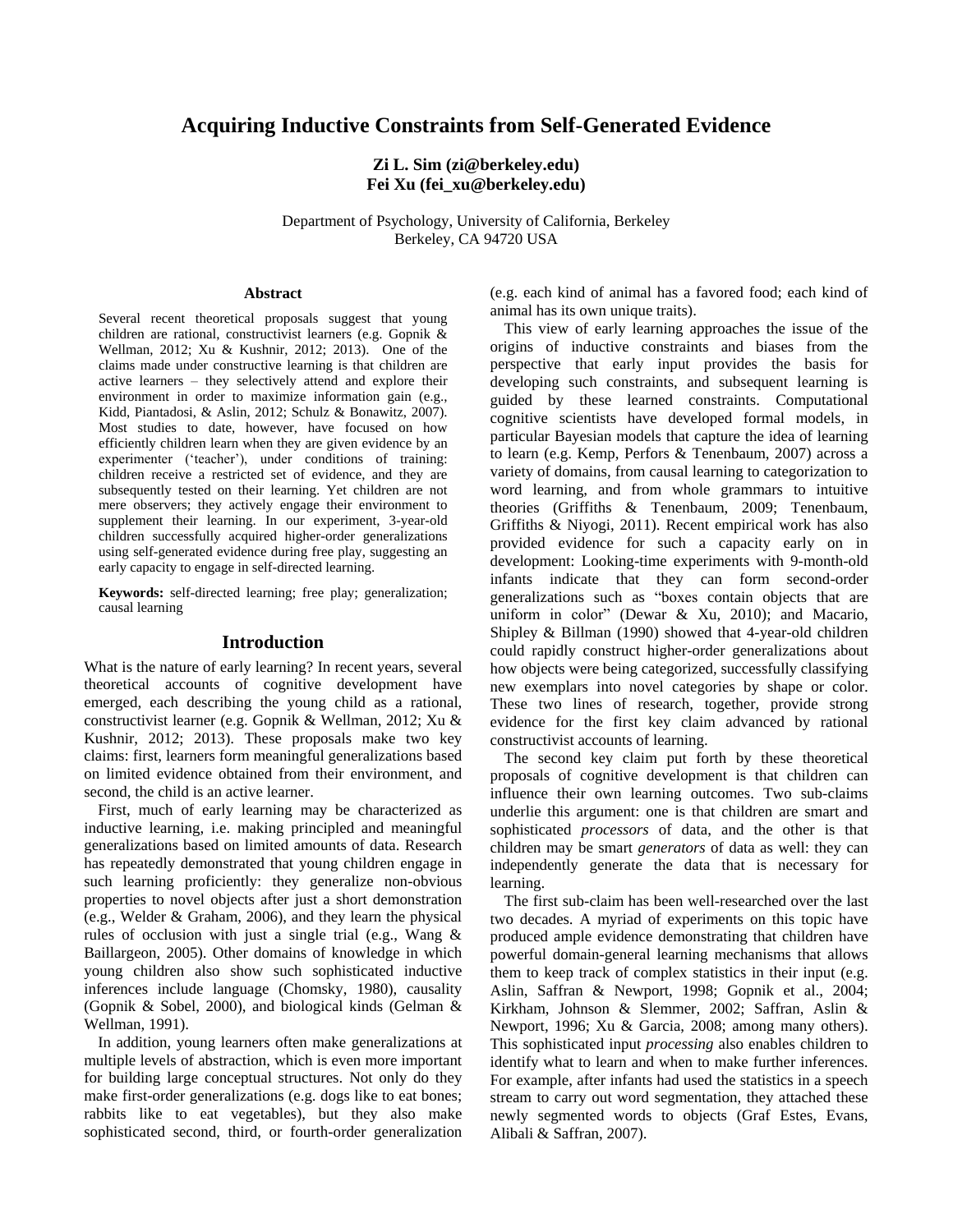In contrast, the second sub-claim has been much less studied to date. In this claim, it is argued that children can sometimes *generate* the relevant and necessary evidence themselves, even in the absence of explicit instructions or demonstrations. In some ways, this process is much more similar to real world learning, where young children engage in free play, and their attention is drawn to whichever aspects of the environment that appeal to them.

In the present study, we examine this theoretical description of the young child as a rational constructivist learner by exploring the two key claims in tandem – we investigate whether children are able to generate the relevant evidence themselves, in order to discover secondorder generalizations. The formation of such generalizations is the beginning of building larger pieces of the conceptual structure, such as intuitive theories.

As mentioned, there is strong evidence that children can form higher-order generalizations based on the input they receive. However, these studies have exclusively examined children under conditions of training: infants and children receive a restricted set of evidence provided by the experimenter, and they are subsequently tested on their learning. Furthermore, the evidence presented during such training is usually helpful, created to lead children towards making the correct generalizations (e.g. training objects had shapes that were perfectly correlated with their names in Smith, Jones, Landau, Gershkoff-Stowe & Samuelson, 2002).

The results from these training studies thus beg the question of whether children can drive their own learning, such that they can successfully acquire these inductive constraints without externally-generated helpful evidence. To date, few studies have investigated this question, and there remains a gap in our knowledge about children's capacity to engage in such self-directed learning. Many related questions remain unanswered. Can children independently generate evidence? Do they gather sufficient evidence to support their own learning? Can they properly incorporate the information obtained into their own knowledge?

Developmental researchers have made some inroads into addressing these gaps by examining children's exploration and question-asking behaviors (e.g. Frazier, Gelman, & Wellman, 2009; Schulz & Bonawitz, 2007). However, these studies have focused on the information-seeking behaviors themselves, and not learning outcomes. In studies that have investigated learning, results have generally been less than promising – young children often fail to ask enough questions to gather sufficient information, and they frequently fail to remember the relevant information. For example, when 4- to 6-year-olds were told to ask questions in order to determine a card (out of an array of 24 cards) that was previously chosen by an experimenter, Legare, Mills & Souza (2013) found that the children were able to ask good questions some of the time, but the overall accuracy at test was quite low.

Yet there is reason to believe that the research on question-asking behaviors may underestimate the young child's capacity for self-directed learning. Due to the verbal nature of these tasks, the child's capacity to gather required information may be masked by difficulties in explicitly formulating and generating the necessary questions. Instead, a nonverbal task that taps into the child's ability to independently generate evidence may be more revealing of his/her capacity for active learning.

One way that young children may actively engage their environment in order to supplement their learning is through free play. Young mammals spend an extensive amount of time playing, and it has been often argued that free play is an important aspect of cognitive development, allowing the child to assimilate knowledge (Piaget, 1962), solve problems (Bruner, 1972) and create new knowledge (Vygotsky, 1978). One reason that such development can occur through free play is because playful behavior is less constrained by functional pressures, allowing the child to discover novel behavior combinations (Bruner, 1972). We thus hypothesize that during free play, children may generate the evidence necessary for their own learning, and in the context of this experiment – for the formation of appropriate higher-order generalizations.

Some previous empirical work examining free play has indicated that 4-year-old children are adept in utilizing the experience gained from either a play opportunity or a training situation to accurately complete a problem-solving task (Smith & Dutton, 1979; Simon & Smith, 1983). In one study, experimenters presented children with some sticks and blocks. Half of the children were given a play opportunity, in which they were allowed to freely explore the sticks and blocks by themselves, while the other half of the children were given a training experience, in which they followed an experimenter's instructions to learn how to join the sticks together with a block. After the play/training, the experimenter presented the child with a lure-retrieval task, in which it was necessary to join two sticks together with a block to retrieve a marble. Interestingly, children performed equally well in both conditions! Given these results, we further hypothesize that children would be equally successful in forming these generalizations based on *experimenter-generated* and *self-generated* evidence.

To test our hypotheses, we designed a causal learning experiment. Three-year-old children were provided with either a training experience in which an experimenter demonstrated the activations of three different categories of machines (Training condition), or a play opportunity in which children could freely interact with the different machines (Free Play condition). They were then asked to make first-order generalizations, where they had to choose from a new set of blocks to activate a previously seen machine, and second-order generalizations, where they had to choose from a new set of blocks to activate a novel machine. Success in the Free Play condition would suggest that young children can generate evidence to support their learning, indicating an early capacity for active learning.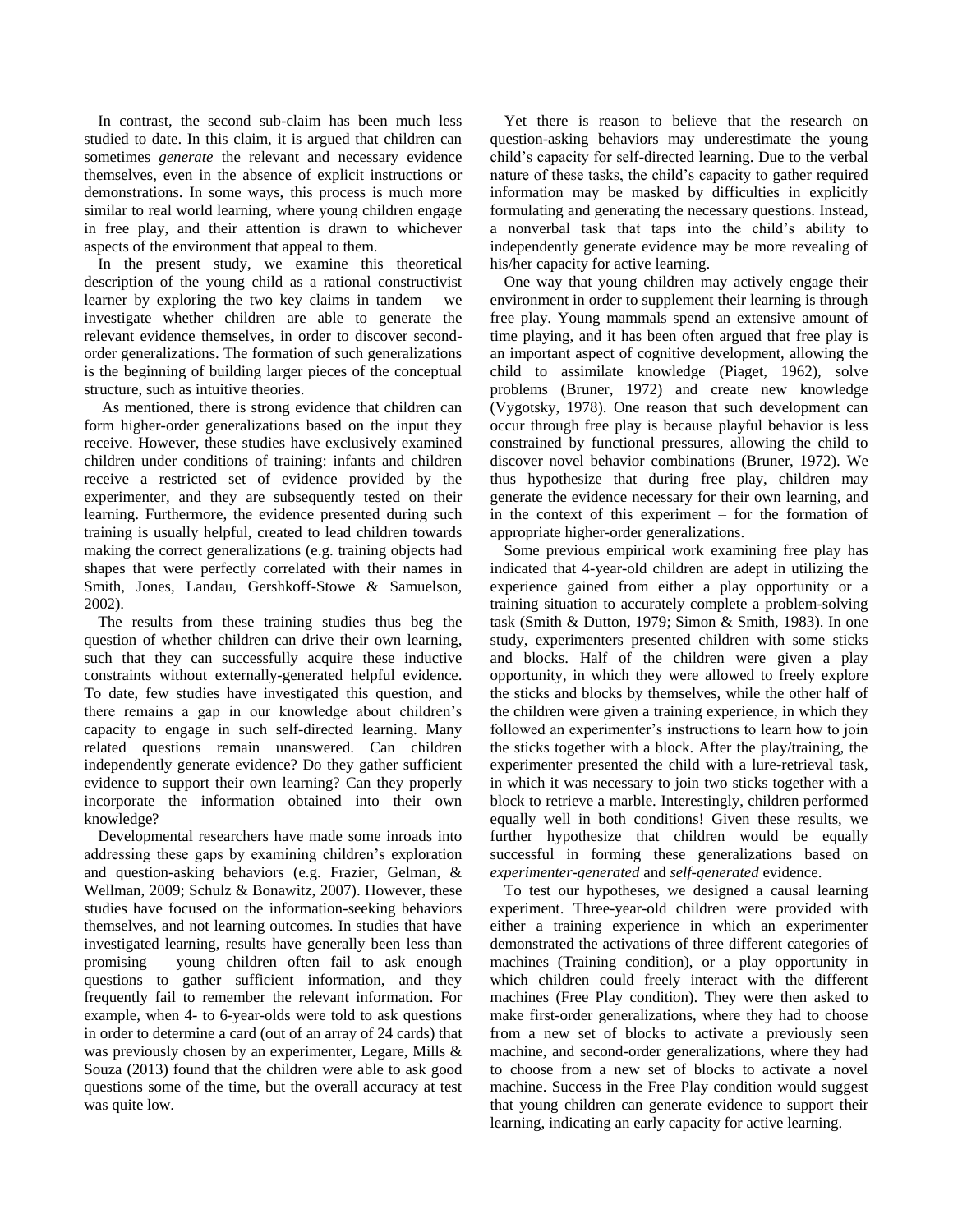# **Method**

### **Participants**

Fifty-six English-speaking 3-year-olds (22 boys and 34 girls) with a mean age of 35.9 months (range = 30.3 to 42.3 months) were tested. All were recruited from Berkeley, California, and its surrounding communities. An additional 6 children were tested but excluded due to refusal to make a choice at test  $(N = 2)$ , parental interference  $(N = 3)$ , no attempt to make any activations  $(N = 1)$  and experimenter error  $(N = 1)$ . Each child was randomly assigned to a Training condition or a Free Play condition.

#### **Materials**

Four categories of toy machines were used in this experiment, with two identical machines in each category. The categories differed in shape and color, i.e. machines in Category 1 were blue and rectangular; machines in Category 2 were red and triangular; machines in Category 3 were green and circular; and machines in Category 4 were orange and L-shaped (each approximately 30 cm x 10 cm x 5 cm). Each set of machines also produced a unique effect when activated, e.g. made a sound, lit up with flashing lights, or played a song.

A variety of small blocks (approximate 4 cm x 2 cm x 1 cm) with different shapes and colors were used to activate these machines. Some of these blocks matched the toy machines in shape but not color (shape-match blocks), some matched the machines in color but not shape (color-match blocks), and others did not match the machines in shape or color (distracter blocks). There was an additional crossshaped yellow machine that was used only in the Free Play condition, and it was activated by a cross-shaped yellow block.

In the Training condition, 3 white trays with separators were used to easily present the activator blocks during the training phase and the test phase. In the Free Play condition, three plastic bins were used to present the toy machines with their corresponding activator blocks.

# **Procedure**

Children were tested individually in the laboratory. The parents were also present in the testing room, but sat about 80 cm behind the children throughout the experiment, in order to not influence their actions and choices. Children were introduced to the machines and blocks under the pretext of the experimenter showing them her toys.

The Training condition consisted of two phases: a training phase and a test phase; while the Free Play condition consisted of three phases: a familiarization phase, a free play phase and a test phase. Within each condition, half of the children were presented with machines that were activated using a shape rule: a shape-match block had to be used to activate the machine's effect, while the other half of the children were presented with machines that were activated using a color rule: a color-match block had to be used to activate the machine's effect (See Figure 1).

Training and Free Play Phase



Figure 1: Schematic diagram of materials and procedure.

**Training Condition** In the Training condition, each child was seated opposite an experimenter across a long table. To begin the training phase, the experimenter presented a white tray containing three blocks differing in shape and color. The child was free to play with these blocks for about 20 seconds. After this exploration, the blocks were returned onto the tray and pulled close to the experimenter, but remained visible to the child.

The experimenter then presented the first toy machine (e.g. blue rectangular machine), and activated the machine with one of the three blocks by placing it on top of the machine (e.g. red rectangular block, if the machines were being activated by a shape rule; blue triangular block, if the machines were being activated by a color rule). Upon the machine's activation, the experimenter drew attention to the event by saying, "Look! The block made the machine go; it made it go!" The experimenter next showed the child another machine that was identical to the first one, and activated it using the same block. This first set of two machines was then cleared from the table. The experimenter repeated this procedure with two other sets of training machines, activating them with their respective shape-match or color-match blocks.

A total of six machines were presented during the training phase, and each child saw each machine being activated only once. The three categories of machines chosen as the training set were randomized, leaving the fourth category of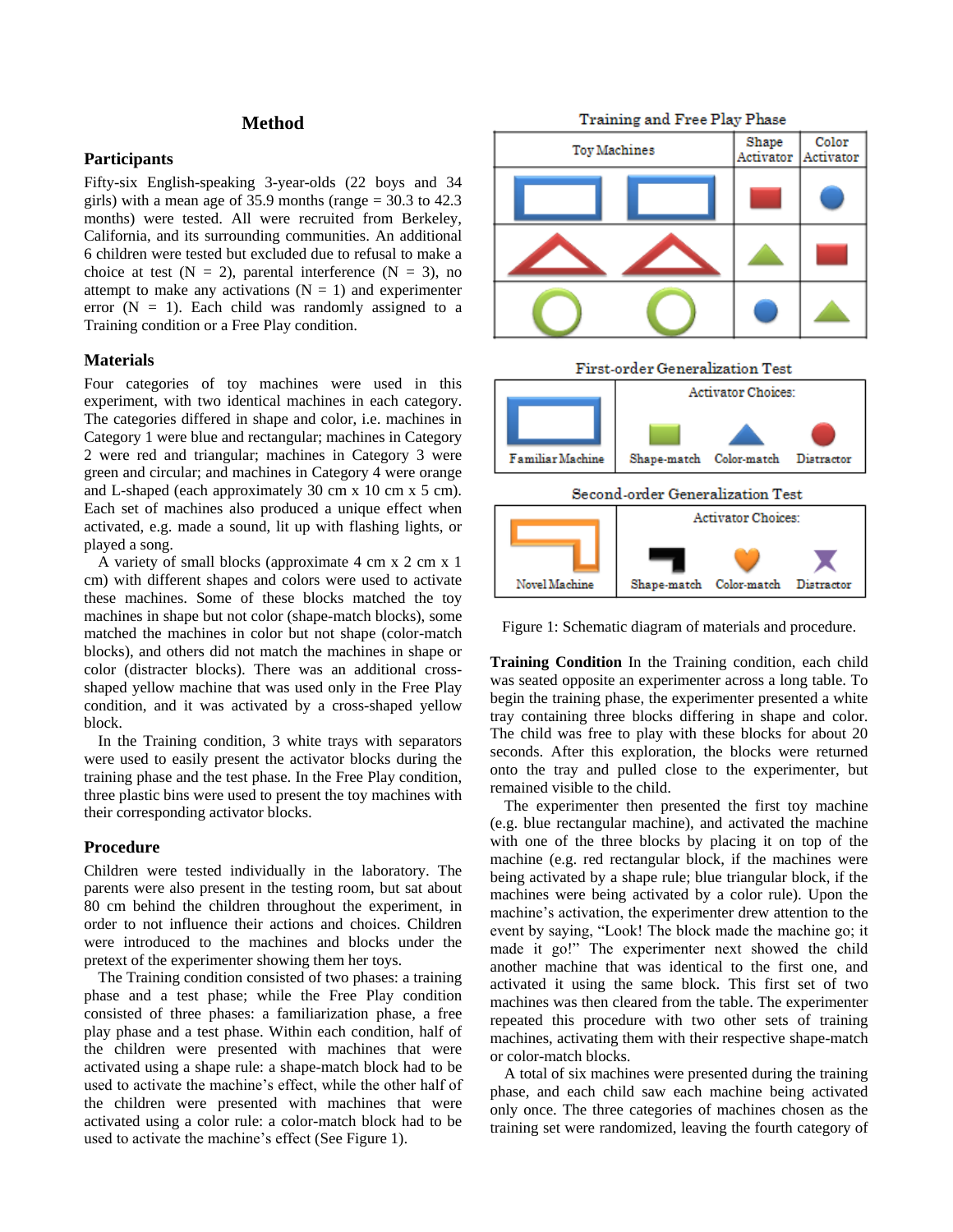machines for the test phase (i.e. each category could be used as a training machine or a test machine). The order of presentation for the categories of training machines was also counterbalanced. The duration of the training phase was about 4 minutes.

A test phase immediately followed the training phase. The test phase consisted of a first-order generalization test and a second-order generalization test. In the first-order test, each child was presented with a *familiar machine*, which is a machine that was previously presented in the training phase. Then, the child was provided with 3 novel choice blocks in a white tray: a shape-match block, which is similar to the target machine in shape but not color, a color-match block, which is similar to the target machine in color but not shape, and a distracter block, which differed from the target in both color and shape. The experimenter requested the child to hand her a block that made the target machine go, "Can you give me the block that makes this machine go?"

In the second-order test, each child was presented with a *novel machine*, which is a machine that was not previously presented in the training phase. The child was again asked to activate the machine by choosing among 3 novel choice blocks: a shape-match block, a color-match block, and a distracter block. The duration of the test phase was about 1 minute.

**Free Play Condition** In the Free Play condition, each child sat opposite an experimenter on the floor. To begin the familiarization phase, the experimenter presented the child with a cross-shaped yellow machine, together with its activator block. This block matched the machine both in shape and color. The familiarization phase served to introduce the child to the sound-making function of these novel machines. This phase was not necessary earlier, since the machines' function would be introduced in the course of training. The experimenter then activated the machine, drawing attention to the event by saying, "Look! The block made the machine go; it made it go!" The child was then given the activator block, and was allowed to activate the machine freely. The experimenter ensured that each child saw at least two activations of this familiarization machine.

A free play phase followed the familiarization phase, and this phase began by the experimenter exclaiming, "Oh no! I just remembered that I have some work to do. While I'm doing my work, you can play with some of my toys!" The experimenter then laid out three plastic bins, each consisting of two identical machines and their corresponding activator block. The experimenter subsequently moved to a table and pretended to work, telling the child, "You can go ahead and play!" Each child was given 5 minutes to play freely with the machines and blocks. After 5 minutes, the experimenter announced that she was done with her work and that it was time to put the toys away.

The test phase that immediately followed the free play was identical to that of the Training condition.

# **Coding**

The children's responses in the test trials were scored for accuracy. For the children who were exposed to the shape rule during the training or free play phases, choosing a shape-match block was scored as 1 point. Correspondingly, for children exposed to the color rule, choosing a colormatch block was scored as 1 point. The maximum score for each child was 2 points, as there were 2 test trials in total. The children's scores were then converted into percentage of accuracy. A second coder recoded all of the children's responses, and the level of agreement between the coders was 100%.

### **Results**

An alpha level of 0.05 was used in all statistical analyses. Preliminary analyses found no effects of gender, median age-split (whether the children were younger or older than the median age of the group), trial order (first trial vs. second trial), presentation order of the training machines (e.g. whether machines from Category 1 were presented first, second or third during the training phase), and rule type (shape rule vs. color rule) on children's accuracy on the test trials. Subsequent analyses were collapsed over these variables.

Due to the free play nature of the Free Play condition, several parameters varied across children in this condition: the number of activations for each category of machines (*M*  $= 5.07$ ,  $SD = 5.12$ ; recall that children in the Training condition each saw 2 activations per category of machines), the number of times that "negative evidence" was generated, as defined by the number of times the child placed an activator block on a machine from a different bin (*M* = 3.7,  $SD = 5.11$ ), and the length of the free play phase ( $M = 226$ s,  $SD = 126.2$ s). 75% of the children in the Free Play condition activated every category of machines that was presented during the free play phase.

As Figure 2 shows, children performed accurately during the test trials, selecting the correct activator block in both the Training and the Free Play conditions. Using the children's percentage accuracy, a 2x2 repeated measures analysis of variance (ANOVA) was performed with Condition (Training vs. Free Play) as a between-subjects factor and Type of Generalization (first-order generalization vs. second-order generalization) as a within-subjects factor. There was neither a main effect of Condition,  $F(1, 54) =$ .011, *p* = .98, nor Type of Generalization, *F*(1, 54) = .54, *p*  $= .47, \eta$  = .01, and there was also no interaction between the two factors,  $F(1, 54) < 1$ .

Critically, we were interested in the effects of training and free play on children's accuracy on the test trials. We used a conservative chance criterion of .5, even though children were offered three activator choices at each test trial. Planned comparisons indicated that children in the Training condition were significantly more likely to choose the correct activator block ( $M = .72$ ,  $SD = .38$ ) as compared to chance,  $t(31) = 3.26$ ,  $p = .003$ ,  $d = .57$ . Children in the Free Play condition were also significantly more likely to choose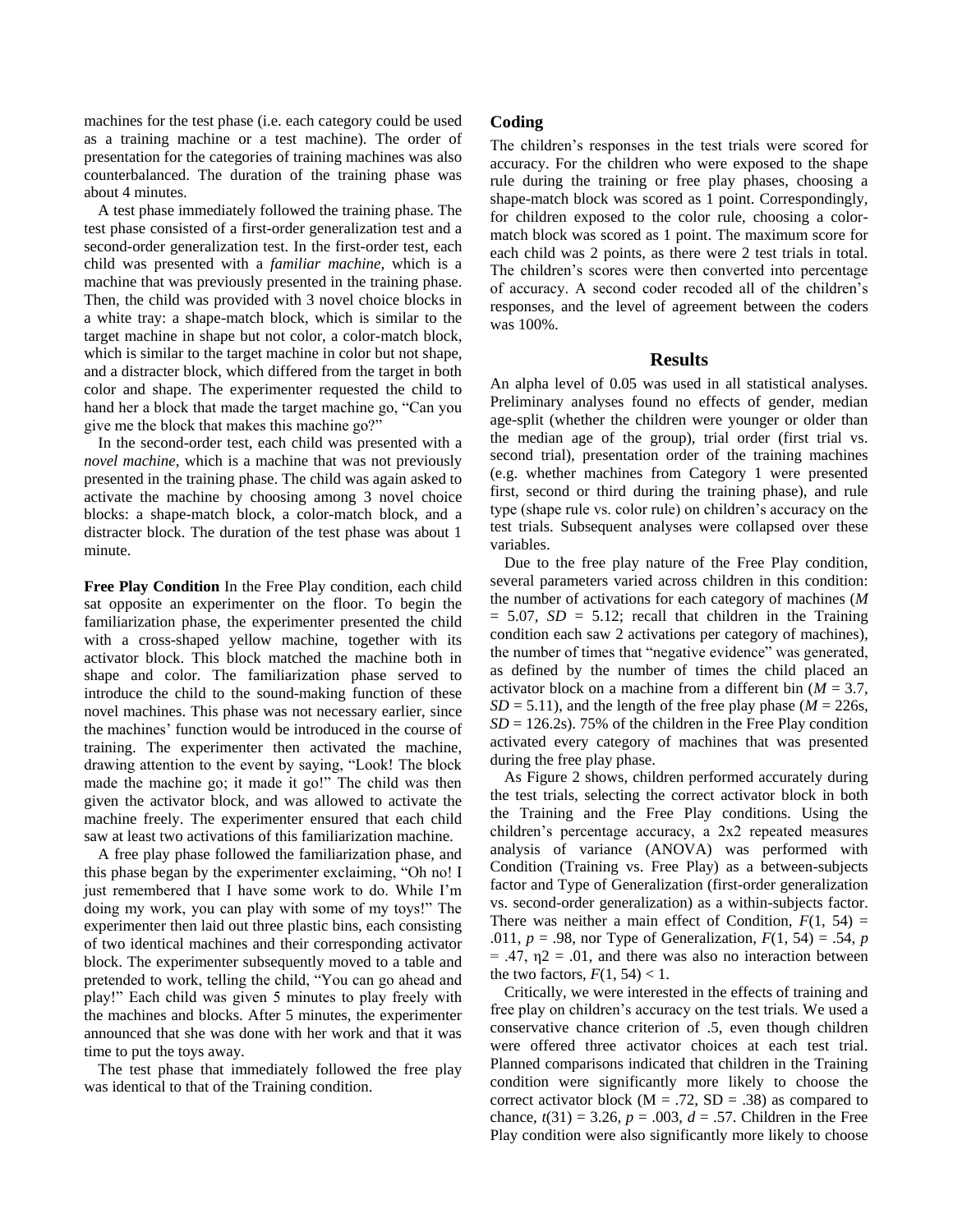the correct activator block ( $M = .73$ ,  $SD = .36$ ) as compared to chance,  $t(23) = 3.11$ ,  $p = .005$ ,  $d = .62$ . An additional comparison also revealed that children in the two conditions were equally likely to choose the correct activator block in both the first-order generalization test,  $t(54) = 1.65$ ,  $p =$ .870,  $d = .45$ , and the second-order generalization test,  $t(54)$  $= 0, p = 1.00, d = 0.$ 



Figure 2: Percentage accuracy in the two conditions. Dashed line indicates chance performance. Error bars represent SE.

#### **Discussion**

The present study examined whether three-year-old children can form higher-order generalizations in the causal domain, based on both *experimenter-generated* and *self-generated* evidence. The results demonstrate that the children can, and they are *equally effective* in learning from both types of evidence. In both Training and Free Play conditions, threeyear-olds rapidly made first-order and second-order generalizations about how the machines and the activator blocks interacted with one another, and they extended these generalizations appropriately to novel toy machines.

These results make two important new contributions to the literature. First, children's success in the Training condition constitutes the first demonstration that children can simultaneously acquire generalizations at multiple levels in the causal domain. Developmental research in this area have largely focused on word learning and categorization tasks, leaving open the question of whether "learning to learn" is a perspective that is limited to only a few specific domains. Given that causal knowledge constitutes the foundation of intuitive theories, and that these theories are present in multiple domains (Carey, 1985; 2009; Gopnik & Meltzoff, 1996), there is reason to believe that the ability to "learn to learn" is a domain-general one.

Second, and even more striking, is children's robust success in the Free Play condition. Children consistently chose the correct blocks to activate the machines presented in both the first-order and second-order generalization tests.

This success suggests that even in the absence of explicit instructions, children can, in the course of free play, generate the relevant evidence themselves, in order to form appropriate generalizations at multiple levels. This learning condition is much closer to what children encounter in the real world, where preschoolers are often allowed to play freely, and engage with whatever aspects of the environment they find interesting and appealing. Our data provide strong evidence that (1) preschool children are motivated to understand what rules govern the behavior of the objects around them, and (2) they may have some rudimentary capacity to systematically generate the relevant evidence to support such learning.

Ongoing work in our laboratory takes a closer look at the types of evidence generated by children during the free play phase, and how these different types of evidence is related to their subsequent accuracy at the generalization tests. Preliminary analyses show that the number of activations and the number of negative evidence generated predicted accuracy at test.

Several previous studies have shown that young learners' attention is allocated in systematic ways that reflects active learning. For example, Kidd et al. (2012) showed that 8 month-old infants preferentially looked at series of stimuli that provide the most information gain; Gerken, Balcomb & Minton (2011) found that 17-month-old infants devote more attention to aspects of their environment that are learnable, rather than unlearnable; and Schulz and Bonawitz (2007) demonstrated that preschoolers selectively played with a box that had produced ambiguous evidence for its causal structure. These studies, however, have not shown whether children acquired specific pieces of knowledge through their own free play and visual exploration. Here we provide the first clear demonstration that preschoolers are capable of doing so. Interestingly, using the same task, preliminary results from our lab suggest that toddlers may not be able to generate the necessary evidence to support their learning. Future work will focus on charting the developmental trajectory for children's ability to engage in active learning.

Put together, the present study provides strong evidence for emerging theoretical proposals that children are rational constructivist learners (e.g. Gopnik & Wellman, 2012; Xu & Kushnir, 2012; 2013). Our results are consistent with the two key claims put forth by these proposals: first, children form principled and meaningful generalizations based on the inputs from the environment, and second, they are selfdirected learners, actively engaging different aspects of their environment to supplement their own learning. Future research should also investigate the optimality of the active learning that children partake in, as well as its limits, to shed light on how early learning actually occurs in the real world.

#### **Acknowledgments**

We thank Sarah Blacher, Sophie Beiers, and the Berkeley Early Learning Lab (BELL) for their help in testing and recruitment, as well as the parents and children for their